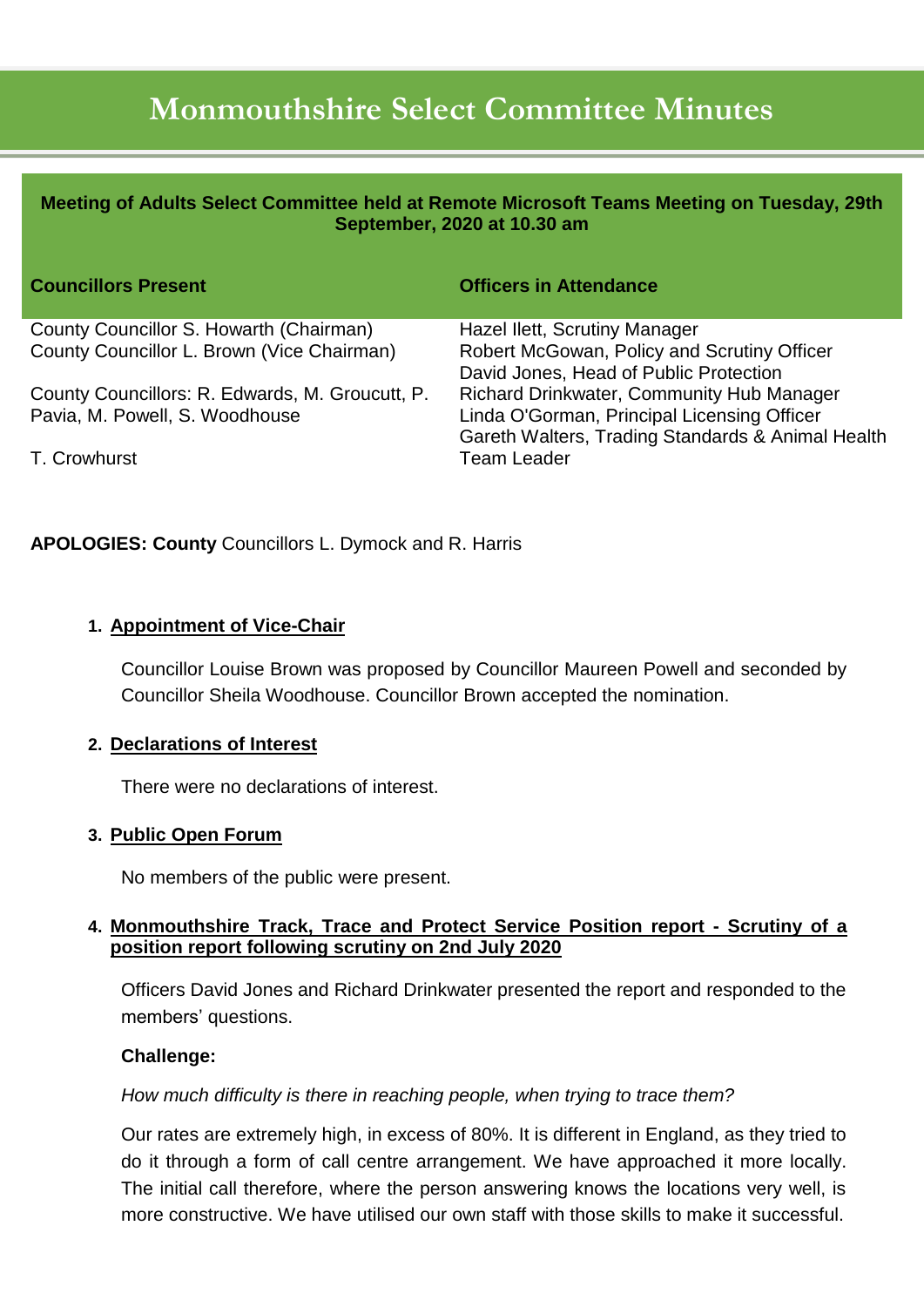

*There is a concern, mainly in restaurants, that people can give false information. Is there the possibility of people showing I.D.?*

This requirement is a legal one. There are QR codes now, which are effective. We are making proactive visits to ensure places are doing this. There is the possibility of false information being given, unfortunately. There have been very few cases of people being obstructive (e.g. in Newport); in those rare cases, the Police are to intervene.

*Pupils aren't allowed into school if they have a symptom, until they have had a test. But in Monmouthshire we don't have a testing site.*

We are liaising with schools directly. Testing is certainly done as a priority but sometimes it is too much, based on a very mild 'symptom'. Testing locations is a big problem. Arranging testing through the UK portal does tend to send people in lots of different directions, which has been reported as an issue. Cluster events are tending to be prioritised, with individual cases therefore being pushed back, and individuals potentially being sent far afield. We have fed back that the process could be more streamlined and user-friendly. We are nowhere near the point at which Welsh Government would impose a local lockdown.

### *Does 'contact' not have to be for 15 minutes?*

If someone is within 1 metre of someone else for 1 minute, that is a contact, then 2 metres for 15 minutes. We are asking with tracing whether people have been in this type of contact. Tea breaks and car sharing often trigger a 'contact'.

*What if not everyone has a phone capable of using the app, whether because of bad signal or the hardware?*

10m people have subscribed across the UK, but it doesn't replace TTP. That system is still in place for anyone without a smartphone who becomes a contact.

### *What turnaround should we expect on testing for someone in Monmouthshire?*

It can be as quick as 24 hours. They are prioritising residents in Care Homes (not so much the staff.) There have been some difficulties with staff, with delays of perhaps 3 or 4 days, which causes a staffing problem and knock-on effects, especially as the contacts also have to isolate until the result comes back. Gwent is struggling with particular clusters, which exacerbate the problem. Aneurin Bevan is aware of the situation and doing what they can to speed things up.

### *Is it correct that people have been paying for their own tests?*

I'm not as sure what's happening on the private side, though I suspect that that is indeed the case. We don't see everything on the public side, either: if, for example, people contract the disease within Nevill Hall, then Aneurin Bevan will deal with track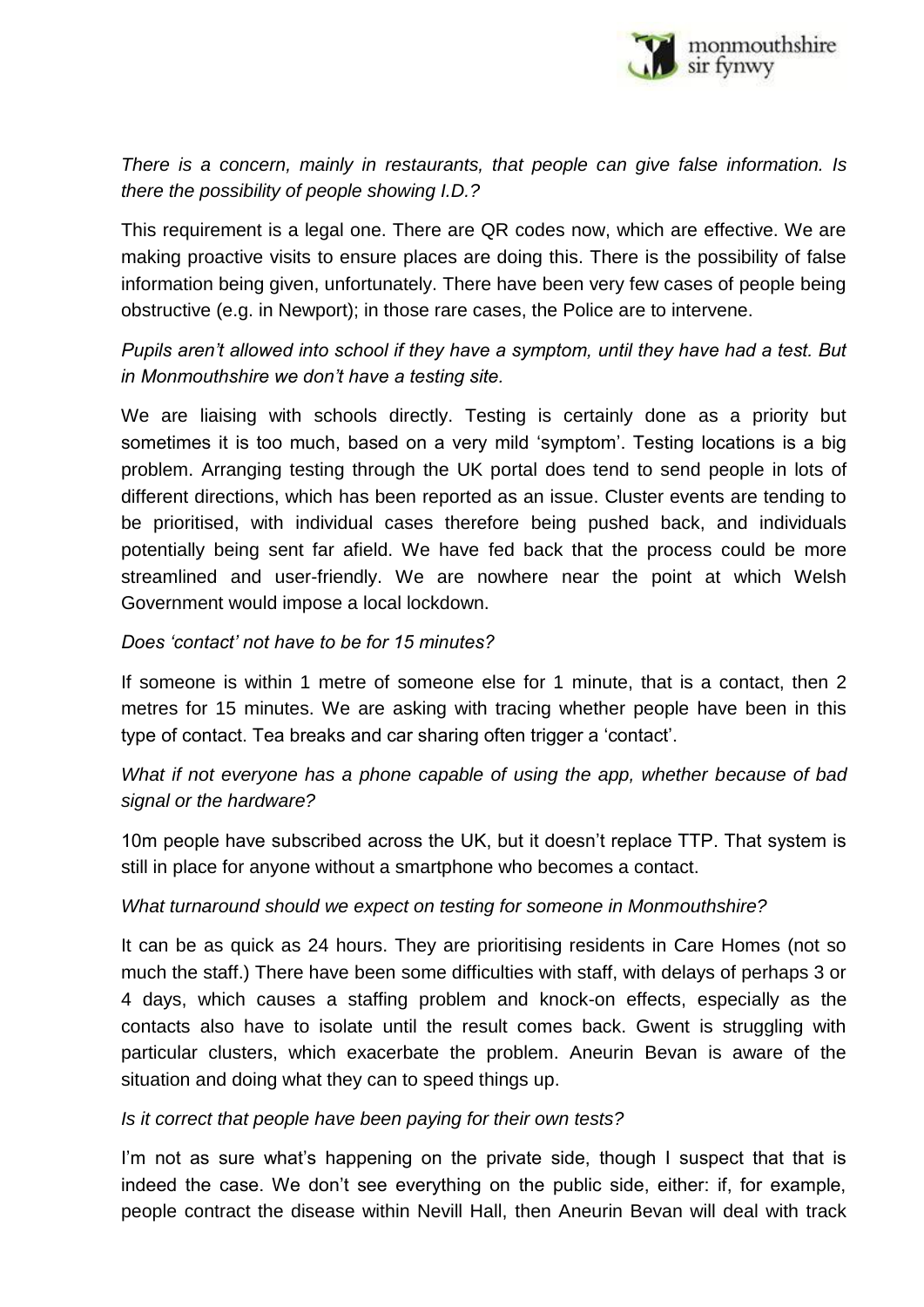

and trace themselves, and we won't be aware of the details. Something different now is Lighthouse Labs, which are private labs but contracted by the NHS.

*Regarding the need for mobile testing, when people don't have cars, how is this organised?*

This is set up to address local demand, as needed. For example, Caerphilly installed one in a leisure centre, rapidly. When something happens in one of our towns, health colleagues would rapidly provide a mobile testing station. Agency carers are covered, and regularly tested so that they are not inadvertently spreading the virus when they go out to their work.

## *Will Public Health feed into planning, and the lessons to be learned from this pandemic, particularly in terms of future plans for population-dense living?*

We can speak to Mark Hand about that. We know that Public Health is keen to be more involved in planning and licensing applications. It's not a surprise that some cities have been badly affected, given their population densities. We will certainly refer to Planning colleagues.

# *How reassured should we be about the turnaround time for testing in Care Homes? Is there a way for us to help with this?*

Priority has been for where there are cases, sometimes to the detriment of the proactive testing. The proactive testing is still happening, but through a Portal arrangement, in which the delays are sometimes 4 or 5 days. I go to a regional meeting three times a week, so with the Chair's agreement we are happy to feed back that this committee is concerned about Care Home testing, and can it continue to be a priority going forward. I think that will be helpful.

### *What is the ability, capacity and funding to keep this work going?*

The arrangement takes us to 31<sup>st</sup> March at which time, if nothing has changed, we are sure Welsh Government will continue the funding. There is a particular problem with schools, in terms of being ultra-cautious with testing. All we can really do is feed that back to our health colleagues, and communicate with schools for that not to happen, to try and reduce that burden. But parents and teachers are naturally very concerned, making it very difficult.

# *Are those from the adviser team returning to their original posts able to re-join in the event of a spike?*

We have 16 staff, some of whom are still redeployed from their substantive posts, providing the backbone of our service. The other staff pulled from the community hubs are working 4 hours in TTP. This gives us the confidence that should we need to scale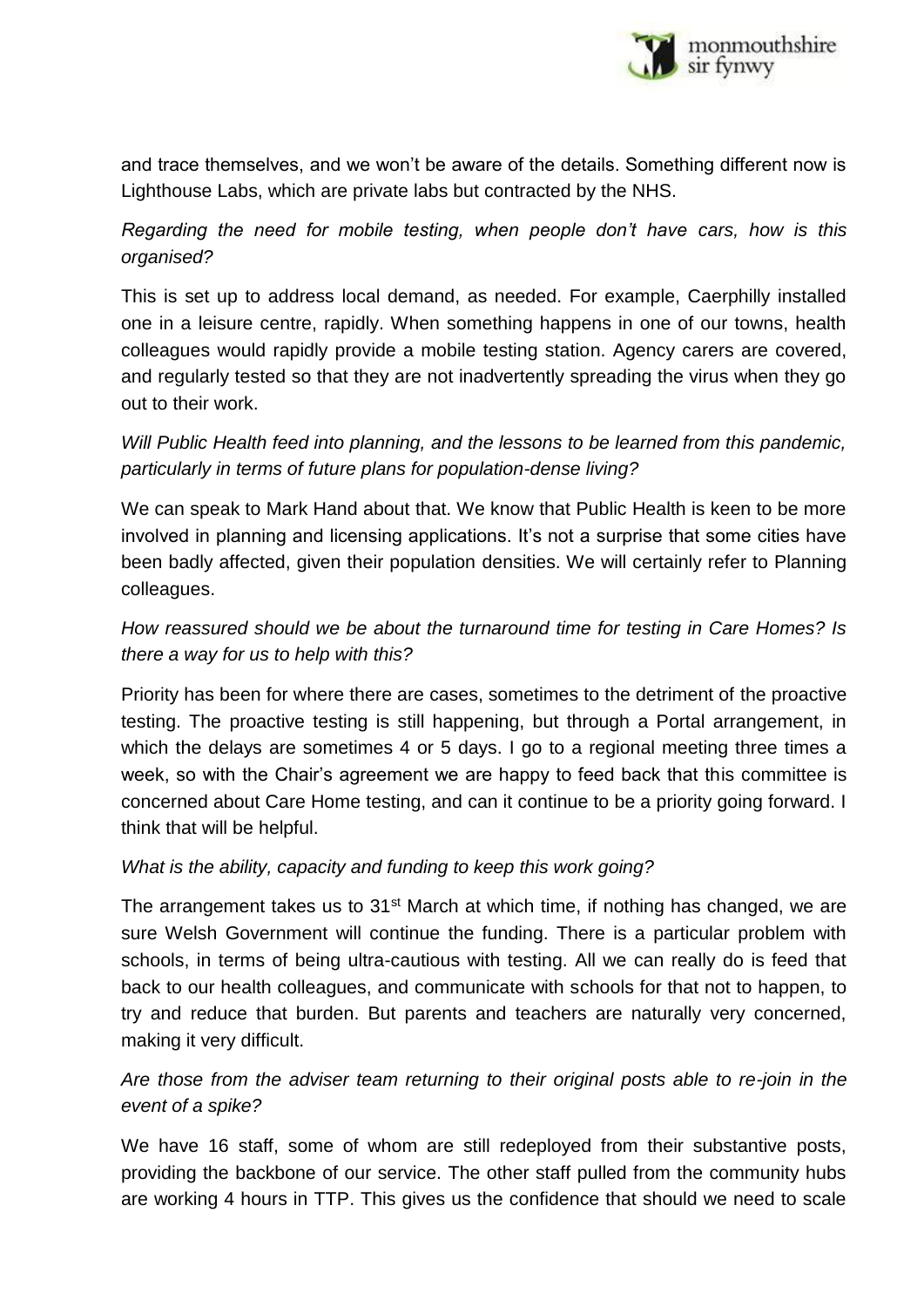

up, we have experienced staff who are trained in the protocols and policies, to enable us to mobilise and meet a demand, if and when it comes.

*School absences are a problem at the moment. Is it possible to work with education welfare, who can visit families where parents are keeping their children away unnecessarily?*

This is a good point. We liaise as best we can with education departments, to have a consistent message. Environmental health colleagues attend meetings three times a week with education colleagues. Yes, some parents excluding their children from school because they are overly worried about exposure is a real concern. Will Mclean and his team are keeping abreast of that. We need to perhaps link with the education welfare arm, as suggested; there is a capacity issue for us, but be assured that as and when we receive concerns from schools and parents – we are something of a conduit for everyone, at this point – we encourage everyone to enter those safe environments. We will certainly take this point forward and do the best we can.

*Is there no one from the educational welfare side who can liaise with the four secondary schools to look at these cases?* 

We are not clear on this point but can relay it to Will Mclean. Our colleague Diane Thomas, who deals directly with Education, might have more information.

### **Chair's Summary:**

The members expressed their gratitude and admiration for the work performed by officers during this time. Councillor Brown proposed that when public housing is planned, density of the living arrangements needs to be strongly considered on a public health basis.

### **5. Monmouthshire County Council's Public Protection response to the Covid-19 pandemic - April to September 2020 - Scrutiny of the progress report and any implications arising**

Officers David Jones, Linda O'Gorman and Gareth Walters presented the report and responded to members' questions.

### **Challenge:**

*Have animal markets now reopened, and was the Council reimbursed for feed during the period when we were caring for cattle?*

Yes, we stopped attending the markets early on, out of health and safety concerns for our staff. Gradually, complaints came through, with the number of animals that normally wouldn't have got through creeping up (not necessarily at Raglan), so Welsh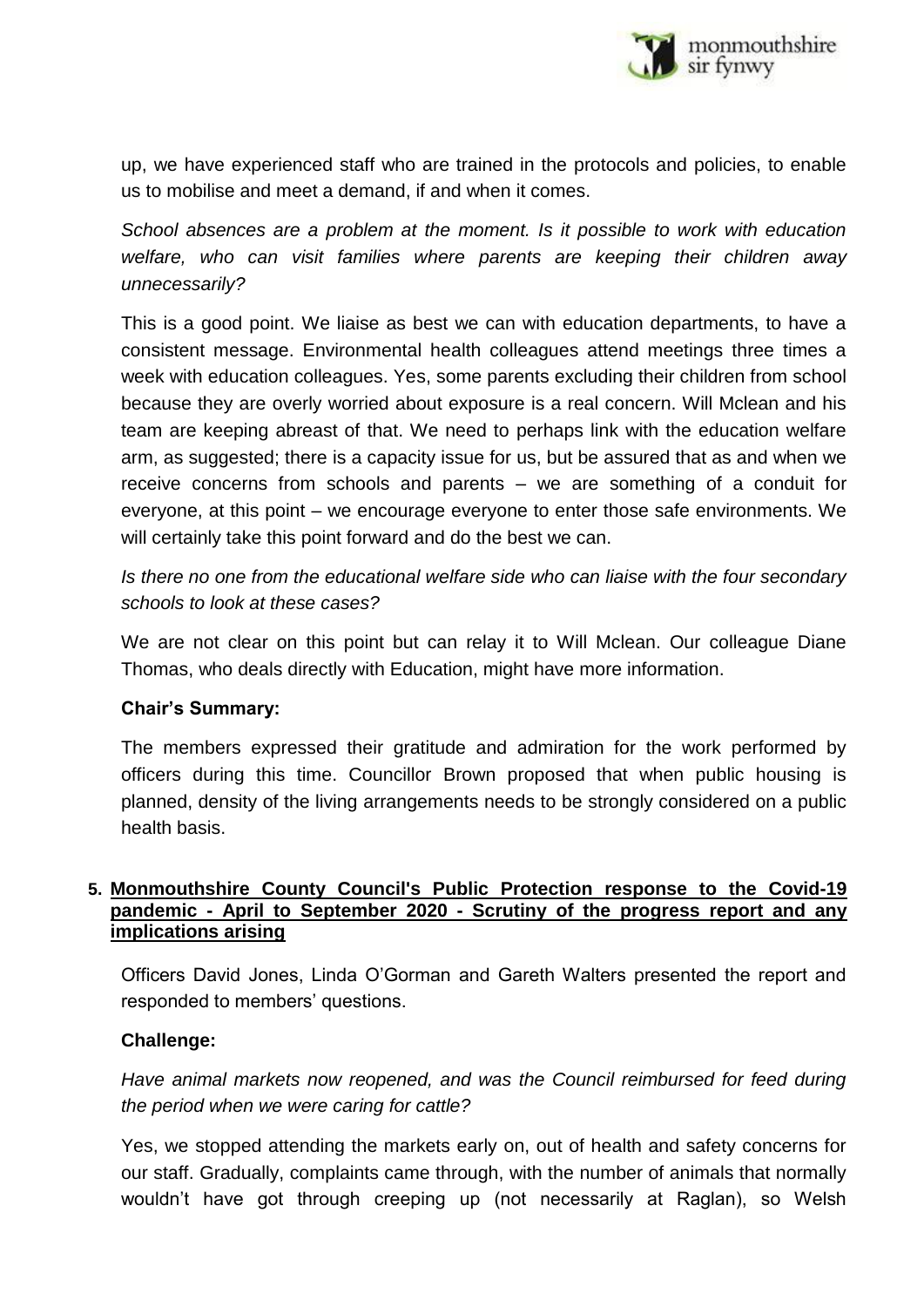

Government was quick to approach us on an all-Wales basis for buyers and sellers to resume attendance. We ensured that proceeds from the sales came to us, and we deducted costs of the time for the officers who looked after the animals.

*Since pubs re-opened, the safety and security has differed amongst them, with some not enforcing social distancing. Is your team able to discern where your efforts are needed more?*

There will always be variety between good and bad venues. We now have a programme to target town centres in the coming weeks, with visits to all establishments. Any which are deemed to be not meeting the requirements are issued improvement notices, and we have Closure powers after that. There has been a learning curve in terms of getting the message out, but we have ensured that every licensed premises is aware of the requirements, and knows that there are no grey areas. We follow up every complaint, so we will certainly target those places that aren't following the procedures.

*Would it be useful if there were pressure on other places selling alcohol to also close at 10pm, or even slightly earlier? Could politicians help to pressure Welsh Government on this point?*

Initially, off-licenses and home deliveries were going to continue but, following much lobbying from officers, shops and off-licenses cannot now sell alcohol after 10pm. This also applies to home deliveries and hotels offering room service. Mingling outside is a problem. Wales introduced a 20-minute 'drinking up' period, to try to stagger people gathering when they leave. There could in fact be more gathering *because* of the 10pm curfew. We raised that with the Gwent Regional Group last week; it has been escalated to the Strategic Coordinating Group, and has gone back to Welsh Government. The Licensing Act of 2003 was brought in precisely to avoid people congregating at the same time. House parties are another concern, as some will want to continue the night after 10pm in this way.

Another step is being considered in the coming weeks for take-away venues. The difficulty is that a take-away venue only requires a licence if they serve hot food and drink after 11pm. But as pub patrons are coming out at 10pm, we wouldn't have any powers in licensing to deal with those take-aways. Government would therefore have to rule on, say, take-aways also shutting at 10pm; this is something that they are considering now.

### *Are there enough staffing and resources to cope with the work that needs to be done? Will Environmental Health's extra work be included in our claim?*

The matter of resources has been raised with WLGA and Welsh Government. TTP is on a separate funding stream: all the overtime is claimed back through the Welsh Government grant that runs until the end of March. WG appreciates the matter of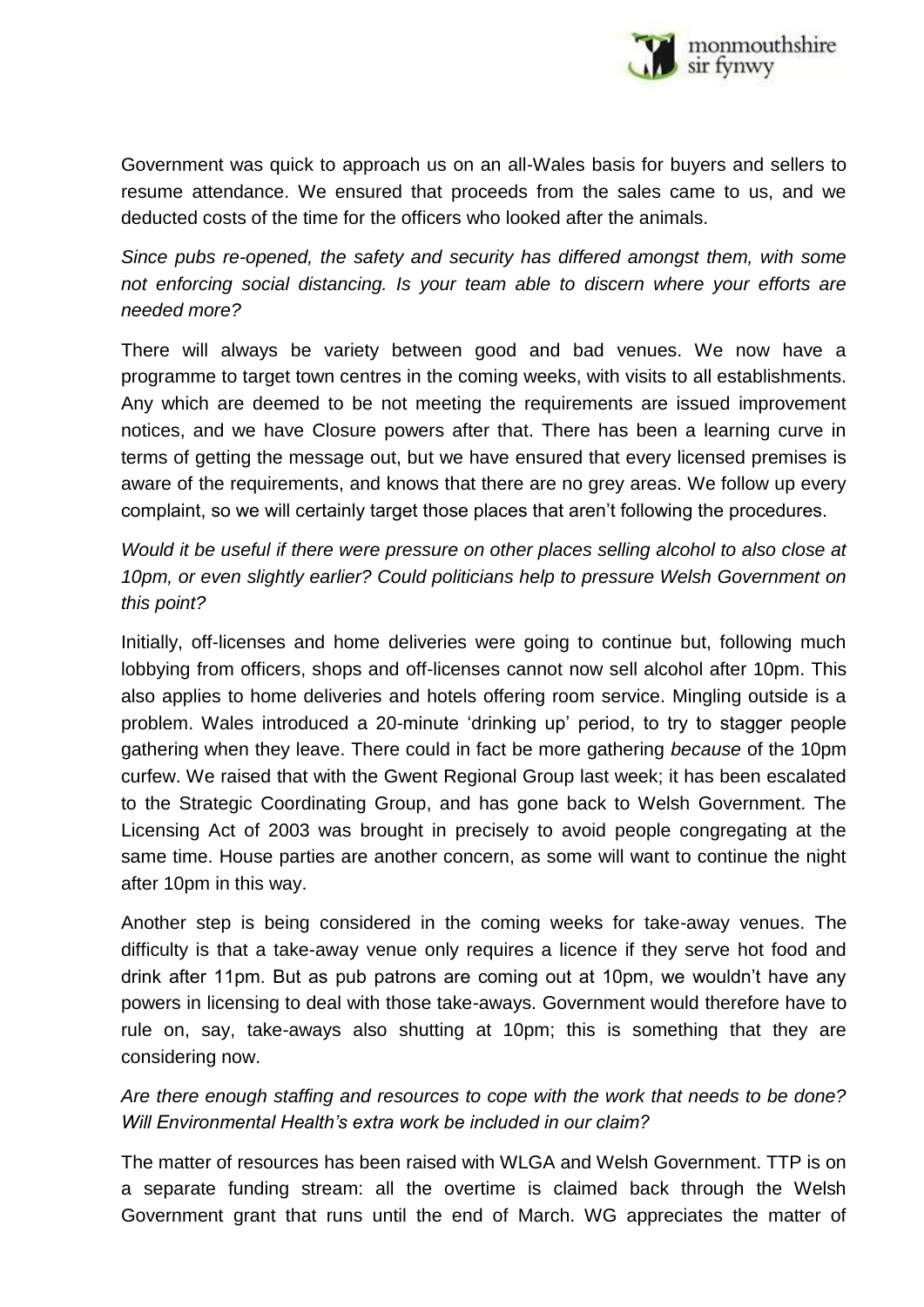

enforcement on the streets, which includes Gwent Police. There is £500k potentially coming forward to help. We need to follow that up, in terms of Covid marshals – we have seen these in England. They can do some of the additional work, much of which is out-of-hours (house parties, gatherings at take-aways, etc.) The question of what happens longer-term has gone back to Welsh Government, pointing out that we struggled pre-Covid, so there is a concern about staff overload and burnout.

### *On p11 of the report, could the heading of 'Businesses' be clarified?*

003 is the number of premises actively advised. Early on, the conversation was around businesses that had to close, with very few able to open. Some were trying to recategorise themselves, in order to stay open. It was very difficult, from an enforcement perspective, to interpret legislation which isn't fully defined, and for which the guidance can be vague. For example, some garden centres were able to stay open because they sold food. The definition in this case is businesses that had to close at that point.

### *Is it possible for us to put more relevant and important information on our website?*

The difficulty is that the regulations change weekly, making it hard to give up-to-date guidance. Perhaps we can put something on the website that links directly to the wales.gov site. Often, people look at the English legislation, which is very different. A good example of navigating the differences, and informing the public, is the 10K run over the Severn Bridge: Welsh Government wouldn't allow it, but the English government would. We made an effort in licensing to get the email addresses for every establishment so that when new information emerges we can send it to the establishments immediately and directly.

### *How are the four major towns managed on the 10pm problem, with only four people in the team?*

Yes, it is hard. The county is split into 3 areas, A-C. We have a very good relationship with the Police Licensing officers – they pass this information and send police out to venues. We prioritise the most problematic areas. We have an inspection programme now, in which we go to premises during the day if there's a tip-off that something happened the night before. Enforcement is a mixture of advising premises that perhaps didn't fully think through the requirements, and helping them to implement strategies, and doing a spot-check with Police if there are persistent complaints and tips from the public. In our case, we are stretched because we have taken the approach that it is environmental health and wider public protection colleagues that are taking forward the tracing, but the consequence is that we have fewer on the enforcement side. We are now in a position where we can't carry out two important projects because we are stretched by our Covid enforcement and advisory duties.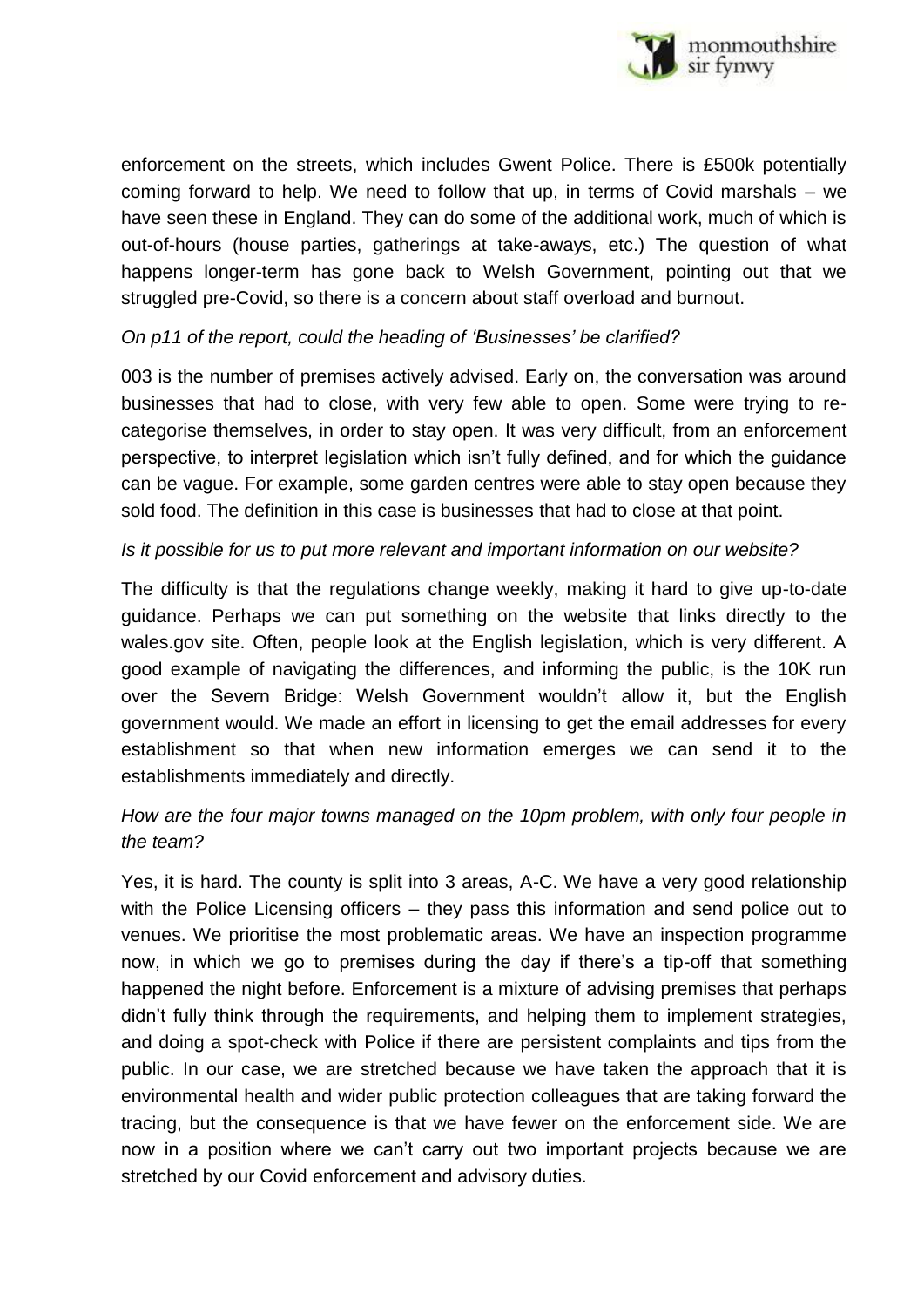

*Are Covid marshals going to be the way forward, especially considering the approaching festive period?*

We have a meeting this afternoon with HR on this subject. We put in a bid for 4, and the funding has been agreed, with a mutual support agreement (as with TTP) across county lines. This should give us some capacity to address particular instances of violation, while easing the pressure on existing staff.

### **Chair's Summary:**

It is difficult because it is the landlord's responsibility inside premises, but not once people are on the pavement. Ultimately, if people want to break the rules, they can go to an off-licence at 9pm. People congregating in closed areas is going to be an extra concern in the winter months, with the poor weather and temperatures. Covid marshals might well be the way forward, long term. We will look to speak to the officers again on this topic in 6 months' time.

### **6. To confirm the minutes of the previous meeting.**

The minutes of the previous meeting held on  $2<sup>nd</sup>$  July 2020 were confirmed and signed as an accurate record.

### **7. Adults Select Committee Forward Work Programme.**

The Committee agreed that the Chair and officers would discuss the briefing report from Tony Crowhurst on the pandemic's impact on disability with him, bringing any salient points to the next meeting in October.

Councillor Pavia suggested that the committee include in the forward work programme a discussion with the Health Board about their Q3 and Q4 recovery plans, with an emphasis on possible harm from a reduction in non-Covid 19 activities.

On the topic of community 'champions', Councillor Brown suggested that a Health Board representative come to the committee.

Councillor Edwards raised the topic of the implications of a pneumonia vaccination on Covid-19, but direction will need to be given to Public Health Wales.

### **8. Council and Cabinet Forward Work Planner.**

### **9. Next Meeting**

The next meeting is on Tuesday 20<sup>th</sup> October. It was proposed that the start time be moved to 10:30am, with a pre-meeting at 09:45.